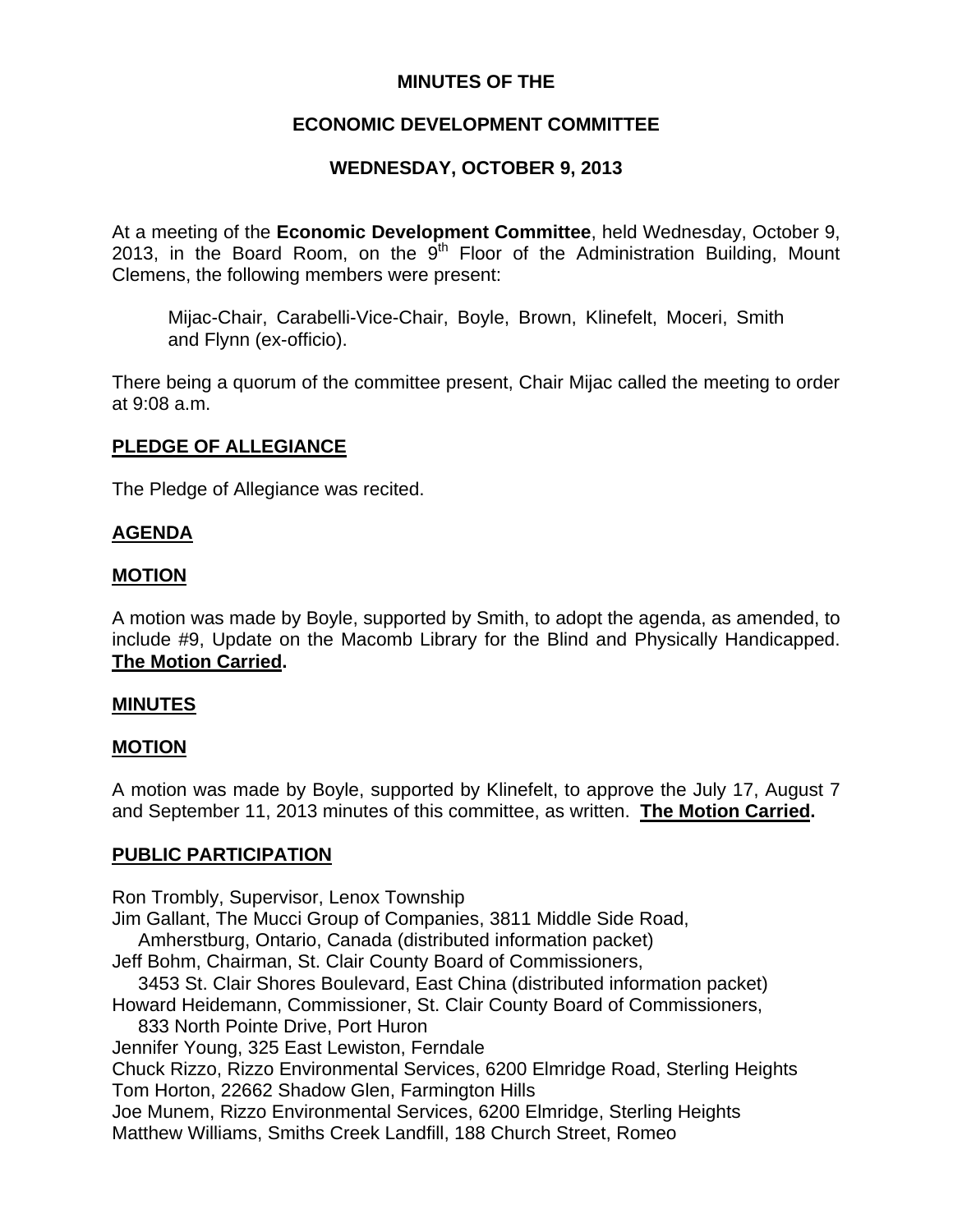# **PUBLIC HEARING ON PROPERTY ASSESSED CLEAN ENERGY (PACE) PROGRAM**

No public comments.

# **ADOPT RESOLUTION TO ESTABLISH A PROPERTY ASSESSED CLEAN ENERGY (PACE) PROGRAM (OFFERED BY MIJAC)**

A revised resolution was distributed. Frank Krycia, Assistant Corporation Counsel, overviewed all the changes that were made. He noted an additional correction: page 1, 4<sup>th</sup> Whereas, "October 9" should be inserted for the public hearing date.

### **MOTION**

A motion was made by Moceri, supported by Smith, to approve the proposed amendments.

The following commissioners spoke: Flynn and Klinefelt.

Chair Mijac called for a vote on the motion and **The Motion Carried.** 

### **COMMITTEE RECOMMENDATION – MOTION**

A motion was made by Klinefelt, supported by Boyle, to recommend that the Board of Commissioners adopt a resolution to establish a Property Assessed Clean Energy (PACE) Program, as amended. **THE MOTION CARRIED.** 

# **REPORT ON DEFENSE BASE CLOSURE AND REALIGNMENT COMMISSION (BRAC)**

Members of the Spectrum Group - Sandy McLeod, Mike Jones and Paul Curtis - were on hand to present information regarding Base Realignment and Closing (BRAC) and assistance available to Macomb County from the group. Topics covered include BRAC history, process and timelines, potential impact on Macomb County, and possible action that can be taken by the Board of Commissioners.

Vice-Chair Carabelli took over chairing the meeting (10:26 a.m.).

The following commissioners spoke: Klinefelt, Smith, Brown, Boyle and Carabelli.

# **MOTION**

A motion was made by Smith, supported by Boyle, to receive and file the report on Defense Base Closure and Realignment Commission (BRAC). **The Motion Carried.**